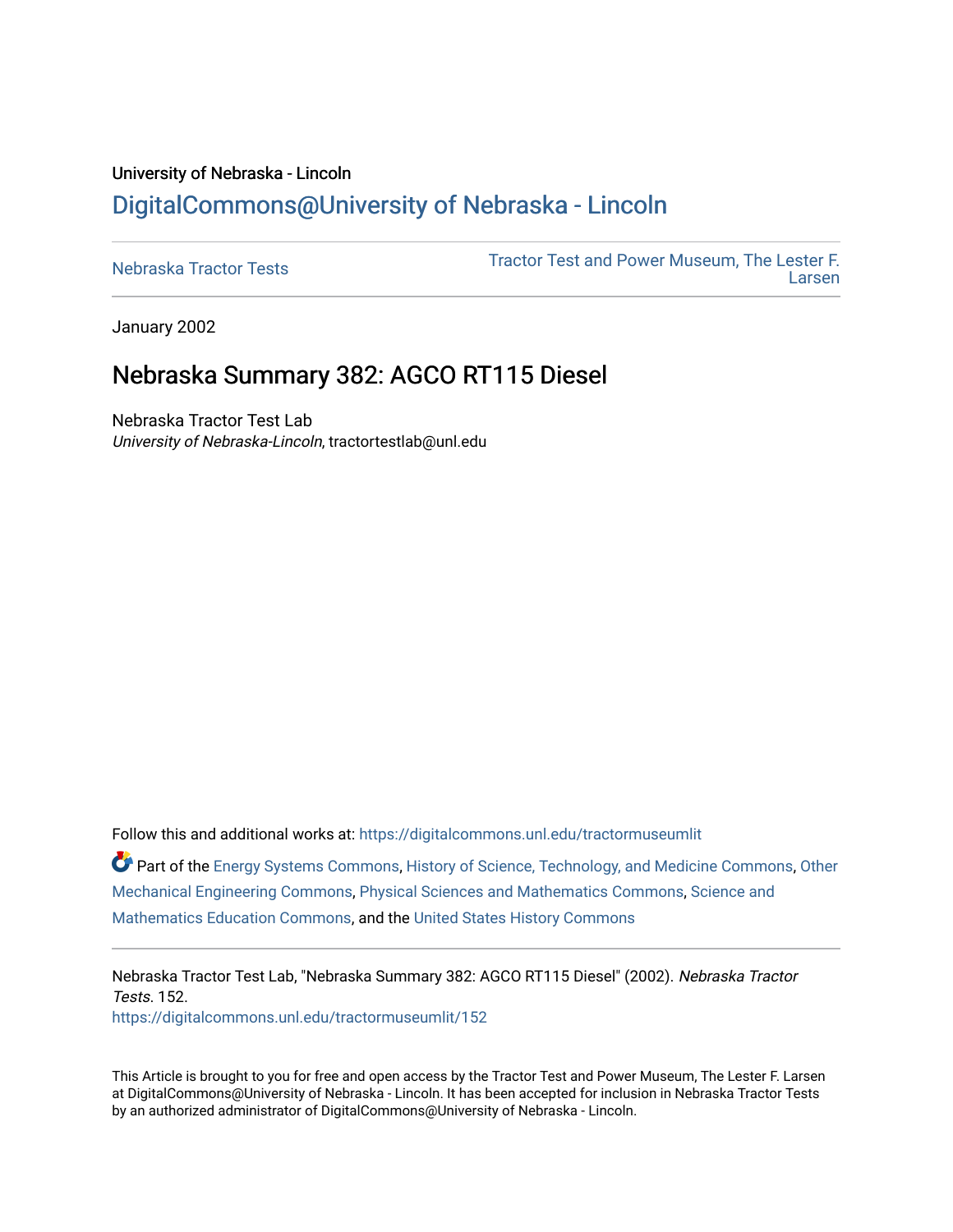## **SUMMARY OF OECD TEST 2000–NEBRASKA SUMMARY 382 AGCO RT 115 DIESEL 32 SPEED**

#### **POWER TAKE-OFF PERFORMANCE**

|                                           |                                         |           |         | Crank<br>shaft | Power<br>HP |
|-------------------------------------------|-----------------------------------------|-----------|---------|----------------|-------------|
| Mean Atmospheric                          | Hp/hr/gal                               | lb/hp.hr  | Gal/hr  | speed          | (kW)        |
| Conditions                                | (kW.h/l)                                | (kg/kW.h) | (l/h)   | rpm            |             |
| <b>MAXIMUM POWER AND FUEL CONSUMPTION</b> |                                         |           |         |                |             |
|                                           | Rated Engine Speed-(PTO speed-1100 rpm) |           |         |                |             |
|                                           | 15.94                                   | 0.446     | 7.29    | 2200           | 116.2       |
|                                           | (3.14)                                  | (0.271)   | (27.60) |                | (86.7)      |
|                                           | Standard Power Take-off Speed(1000rpm)  |           |         |                |             |
|                                           | 16.92                                   | 0.419     | 7.11    | 2000           | 120.4       |
|                                           | (3.33)                                  | (0.255)   | (26.92) |                | (89.8)      |
|                                           | <b>Maximum Power (2 hours)</b>          |           |         |                |             |
|                                           | 17.11                                   | 0.414     | 7.10    | 1949           | 121.4       |
|                                           | (3.37)                                  | (0.252)   | (26.87) |                | (90.5)      |
|                                           |                                         |           |         |                |             |
|                                           | VARYING POWER AND FUEL CONSUMPTION      |           |         |                |             |
| Air temperature                           | 15.94                                   | 0.446     | 7.29    | 2200           | 116.2       |
|                                           | (3.14)                                  | (0.271)   | (27.60) |                | (86.7)      |
| $75^{\circ}F(24^{\circ}C)$                | 15.45                                   | 0.459     | 6.60    | 2239           | 101.9       |
|                                           | (3.04)                                  | (0.279)   | (24.97) |                | (76.0)      |
| Relative humidity                         | 14.26                                   | 0.498     | 5.41    | 2288           | 77.1        |
|                                           | (2.81)                                  | (0.303)   | (20.49) |                | (57.5)      |
| 33%                                       | 12.11                                   | 0.585     | 4.33    | 2324           | 52.4        |
|                                           | (2.39)                                  | (0.356)   | (16.41) |                | (39.1)      |
| Barometer                                 | 8.32                                    | 0.852     | 3.24    | 2357           | 26.9        |
|                                           | (1.64)                                  | (0.518)   | (12.27) |                | (20.1)      |
| 29.6" Hg(100.4 kPa)                       |                                         |           | 2.26    | 2387           |             |

Maximum Torque - 386.2 lb.-ft. *(523.7 Nm)* at 1347 rpm Maximum Torque Rise - 39.1%

Torque rise at 1780 engine rpm - 26%

#### **DRAWBAR PERFORMANCE (Unballasted - Front Drive Engaged) FUEL CONSUMPTION CHARACTERISTICS**

| Power<br>Hp<br>(kW) | Drawbar<br>pull<br>$\mathbf{lbs}$<br>(kN) | Speed<br>mph<br>(km/h) | Crank-<br>shaft<br>speed<br>rpm | Slip<br>$\%$   | lb/hp.hr<br>(kg/kW.h)                              | Fuel Consumption<br>Hp/hr/gal<br>(kW.h/l) | Temp. $\mathcal{F}$ ( $\mathcal{C}$ )<br>cool-<br>ing<br>med | Air<br>$\rm{d}r\rm{v}$<br>bulb | Barom.<br>inch<br>Hg<br>(kPa) |
|---------------------|-------------------------------------------|------------------------|---------------------------------|----------------|----------------------------------------------------|-------------------------------------------|--------------------------------------------------------------|--------------------------------|-------------------------------|
|                     |                                           |                        |                                 |                | Maximum Power-21st(2LA) Gear                       |                                           |                                                              |                                |                               |
| 104.1<br>(77.6)     | 4745<br>(21.1)                            | 8.23<br>(13.24)        | 2204                            | 3              | 0.496<br>(0.301)                                   | 14.31<br>(2.82)                           | 187<br>(86)                                                  | 57<br>(14)                     | 30.0<br>(101.7)               |
|                     |                                           |                        |                                 |                | 75% of Pull at Maximum Power-21st(2LA) Gear        |                                           |                                                              |                                |                               |
| 79.8                | 3520                                      | 8.50                   | 2254                            | $\overline{2}$ | 0.550                                              | 12.90                                     | 183                                                          | 57                             | 30.0                          |
| (59.5)              | (15.7)                                    | (13.68)                |                                 |                | (0.334)                                            | (2.54)                                    | (84)                                                         | (14)                           | (101.7)                       |
|                     |                                           |                        |                                 |                | 50% of Pull at Maximum Power-21st(2LA) Gear        |                                           |                                                              |                                |                               |
| 55.6                | 2390                                      | 8.73                   | 2299                            | 1              | 0.632                                              | 11.22                                     | 181                                                          | 57                             | 30.0                          |
| (41.5)              | (10.6)                                    | (14.05)                |                                 |                | (0.385)                                            | (2.21)                                    | (83)                                                         | (14)                           | (101.7)                       |
|                     |                                           |                        |                                 |                | 75% of Pull at Reduced Engine Speed-22nd(2LB) Gear |                                           |                                                              |                                |                               |
| 79.1                | 3500                                      | 8.48                   | 1945                            | 3              | 0.480                                              | 14.77                                     | 185                                                          | 57                             | 30.0                          |
| (59.0)              | (15.6)                                    | (13.65)                |                                 |                | (0.292)                                            | (2.91)                                    | (85)                                                         | (14)                           | (101.7)                       |
|                     |                                           |                        |                                 |                | 50% of Pull at Reduced Engine Speed-22nd(2LB) Gear |                                           |                                                              |                                |                               |
| 55.9                | 2380                                      | 8.81                   | 1998                            | $\overline{2}$ | 0.555                                              | 12.78                                     | 181                                                          | 57                             | 30.0                          |
| (41.7)              | (10.6)                                    | (14.18)                |                                 |                | (0.338)                                            | (2.52)                                    | (83)                                                         | (14)                           | (101.7)                       |

**Location of Test:** Groupement d'Antony, Parc de Touvoie, BP 44 Antony, France 92163 **Dates of Test:** April - June, 2002

**Manufacturer:** AGCO S.A. Z.A.-No.2 BP 60307, Avenue Blaise Pascal, 60026 Beauvais , France

 **FUEL and OIL: Fuel** No. 2 Diesel **Specific gravity converted to 60°/60° F** *(15°/15°C)* 0.852 **Fuel weight** 7.09 lbs/gal *(0.850 kg/l)* **Oil SAE** 10W30 **API service classification** CD/CE **Transmission and hydraulic lubricant** BP Terrac Manager 10W30 **Front axle lubricant** API GL5 - SAE 85W140

**ENGINE: Make** Cummins Diesel **Type** six cylinder vertical with turbocharger **Serial No.** 21505301 **Crankshaft** lengthwise **Rated engine speed** 2200 **Bore and stroke** 4.016" x 4.724"*(102.0 mm x 120.0 mm)* **Compression ratio** 17.4 to 1 **Displacement** 359 cu in *(5880 ml)***Starting system** 12 volt **Lubrication** pressure **Air cleaner** two paper elements **Oil filter** one full flow cartridge **Oil cooler** engine coolant heat exchanger for crankcase oil, radiator for hydraulic and transmission oil **Fuel filter** one paper element **Muffler** underhood **Exhaust** vertical **Cooling medium temperature control** thermostat and variable speed fan

**CHASSIS: Type** front wheel assist **Serial No.** L044011 **Tread width** rear 60.6" *(1538 mm)* to 118.5" *(3010 mm)* front 61.7"*(1566 mm)* to 78.0" *(1980 mm)* **Wheelbase** 108.3"(*2750mm)* **Hydraulic control system** direct engine drive **Transmission** selective gear fixed ratio with partial (4) range operator controlled powershift **Nominal travel speeds mph** *(km/h)* first 1.27 *(2.05)* second 1.49 *(2.39)* third 1.76 *(2.83)* fourth 2.06 *(3.31)* fifth 2.16 *(3.48)* sixth 2.52 (*4.06)* seventh 2.84 *(4.57)* eighth 2.98 *(4.80)* ninth 3.32 *(5.35)* tenth 3.49 *(5.62)* eleventh 3.85 *(6.19)* twelfth 3.93 *(6.32)* thirteenth 4.50 (*7.24)* fourteenth 4.60 *(7.40)* fifteenth 4.77 *(7.67)* sixteenth 5.31 *(8.55)* seventeenth 5.57 *(8.97)* eighteenth 6.22 *(10.01)* nineteenth 6.58 *(10.59)* twentieth 7.71 *(12.40)* twenty-first 8.10 *(13.03)* twenty-second 9.48 *(15.25)* twenty-third 10.65 *(17.14)* twenty-fourth 11.19 *(18.00)* twentyfifth 12.47 *(20.07)* twenty-sixth 13.09 *(21.06)* twenty-seventh 14.42 *(23.20)* twenty-eighth 14.72 *(23.69)* twenty-ninth16.87 *(27.15)* thirtieth 17.22 *(27.72)* thirty-first 19.92 *(32.05)* thirty-second 23.31 *(37.51)* reverse 1.27 *(2.05)*, 1.49 *(2.39),* 1.76 *(2.83),* 2.06 *(3.31),* 2.16 *(3.48)*, 2.52 *(4.06)*, 2.84 *(4.57),* 2.98 *(4.80),* 3.32 *(5.35),* 3.49 *(5.62)*, 3.85 *(6.19)*, 3.93 *(6.32*), 4.50 *(7.24)*, 4.60 *(7.40)*, 4.77 *(7.67),* 5.31 *(8.55),* 5.57 *(8.97)*, 6.22 *(10.01)*, 6.58 *(10.59)*, 7.71*(12.40),* 8.10 *(13.03)*, 9.48 *(15.25),*10.65 *(17.14),*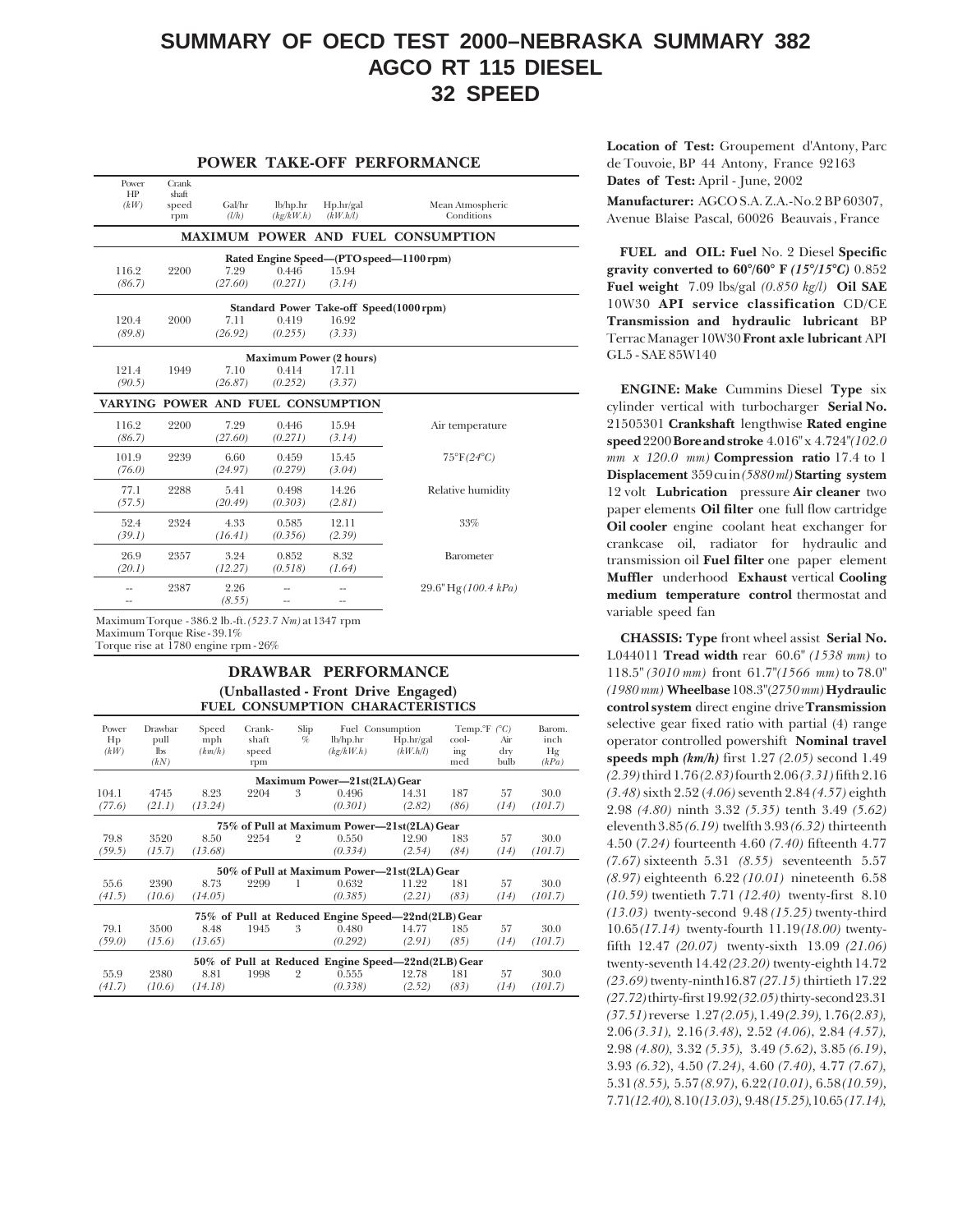#### **DRAWBAR PERFORMANCE**

### **(Unballasted - Front Drive Engaged) MAXIMUM POWER IN SELECTED GEARS**

| Power<br>Hp    | Drawbar<br>pull    | Speed<br>mph   | Crank-<br>shaft | Slip<br>%      | Fuel Consumption<br>lb/hp/hr | Hp.hr/gal       | cool-       | $Temp.^{\circ}F(^{\circ}C)$<br>Air | Barom.<br>inch  |
|----------------|--------------------|----------------|-----------------|----------------|------------------------------|-----------------|-------------|------------------------------------|-----------------|
| (kW)           | <b>lbs</b><br>(kN) | (km/h)         | speed<br>rpm    |                | (kg/kW.h)                    | (kW.h/l)        | ing<br>med  | dry<br>bulb                        | Hg<br>(kPa)     |
|                |                    |                |                 |                | $10th(2TD)$ Gear             |                 |             |                                    |                 |
| 88.6           | 10630              | 3.13           | 2219            | 15             | 0.577                        | 12.28           | 183         | 59                                 | 30.0            |
| (66.1)         | (47.3)             | (5.03)         |                 |                | (0.351)                      | (2.42)          | (84)        | (15)                               | (101.7)         |
|                |                    |                |                 |                | $11th(4TA)$ Gear             |                 |             |                                    |                 |
| 93.9<br>(70.0) | 9915<br>(44.1)     | 3.55<br>(5.71) | 2195            | 12             | 0.546<br>(0.332)             | 12.99<br>(2.56) | 180<br>(82) | 59<br>(15)                         | 30.0<br>(101.7) |
|                |                    |                |                 |                |                              |                 |             |                                    |                 |
| 96.3           | 9915               | 3.64           | 2191            | 11             | 12th(3TC) Gear<br>0.538      | 13.20           | 187         | 57                                 | 30.0            |
| (71.8)         | (44.1)             | (5.86)         |                 |                | (0.327)                      | (2.60)          | (86)        | (14)                               | (101.7)         |
|                |                    |                |                 |                | 13 <sup>th</sup> (4TB) Gear  |                 |             |                                    |                 |
| 101.9          | 9735               | 3.93           | 2024            | 10             | 0.499                        | 14.21           | 181         | 57                                 | 30.0            |
| (76.0)         | (43.3)             | (6.33)         |                 |                | (0.304)                      | (2.80)          | (83)        | (14)                               | (101.7)         |
|                |                    |                |                 |                | 14th(3TD) Gear               |                 |             |                                    |                 |
| 102.2          | 9485               | 4.04           | 2033            | 9              | 0.499                        | 14.21           | 183         | 57                                 | 30.0            |
| (76.2)         | (42.2)             | (6.50)         |                 |                | (0.304)                      | (2.80)          | (84)        | (14)                               | (101.7)         |
|                |                    |                |                 |                | 15th(1LA) Gear               |                 |             |                                    |                 |
| .103.3         | 9535               | 4.06           | 1971            | 9              | 0.496                        | 14.30           | 183         | 57                                 | 30.0            |
| (77.0)         | (42.4)             | (6.54)         |                 |                | (0.302)                      | (2.82)          | (84)        | (14)                               | (101.7)         |
|                |                    |                |                 |                | 16th(4TC) Gear               |                 |             |                                    |                 |
| 104.1          | 8540               | 4.57           | 1950            | 8              | 0.489                        | 14.51           | 181         | 57                                 | 30.0            |
| (77.6)         | (38.0)             | (7.35)         |                 |                | (0.298)                      | (2.86)          | (83)        | (14)                               | (101.7)         |
| $-105.3$       | 8160               | 4.84           | 1959            | $\overline{7}$ | 17th(1LB)Gear<br>0.483       | 14.67           | 183         | 57                                 | 30.0            |
| (78.5)         | (36.3)             | (7.79)         |                 |                | (0.294)                      | (2.89)          | (84)        | (14)                               | (101.7)         |
|                |                    |                |                 |                | 18th(4TD)Gear                |                 |             |                                    |                 |
| 105.3          | 7215               | 5.47           | 1961            | 6              | 0.483                        | 14.67           | 183         | 57                                 | 30.0            |
| (78.5)         | (32.1)             | (8.81)         |                 |                | (0.294)                      | (2.89)          | (84)        | (14)                               | (101.7)         |
| 106.5          | 6930               | 5.76           | 1945            | 6              | 19th(1LC)Gear<br>0.479       | 14.80           | 183         | 57                                 | 30.0            |
| (79.4)         | (30.8)             | (9.27)         |                 |                | (0.292)                      | (2.92)          | (84)        | (14)                               | (101.7)         |
|                |                    |                |                 |                | 20th(1LD)Gear                |                 |             |                                    |                 |
| 107.7          | 5935               | 6.80           | 1941            | 5              | 0.472                        | 15.02           | 185         | 57                                 | 30.0            |
| (80.3)         | (26.4)             | (10.95)        |                 |                | (0.287)                      | (2.96)          | (85)        | (14)                               | (101.7)         |
| 110.0          | 5725               | 7.21           | 1947            | $\overline{4}$ | 21st(2LA)Gear<br>0.467       | 15.18           | 183         | 57                                 | 30.0            |
| (82.0)         | (25.5)             | (11.59)        |                 |                | (0.284)                      | (2.99)          | (84)        | (14)                               | (101.7)         |
|                |                    |                |                 |                | 22nd(2LB)Gear                |                 |             |                                    |                 |
| 106.2          | 4765               | 8.36           | 1946            | 5              | 0.477                        | 14.87           | 185         | 57                                 | 30.0            |
| (79.2)         | (21.2)             | (13.45)        |                 |                | (0.290)                      | (2.93)          | (85)        | (14)                               | (101.7)         |
| 23rd(3LA) Gear |                    |                |                 |                |                              |                 |             |                                    |                 |
| 104.2          | 4150               | 9.42           | 1942            | 5              | 0.483                        | 14.67           | 185         | 57                                 | 30.0            |
| (77.7)         | (18.5)             | (15.16)        |                 |                | (0.294)                      | (2.89)          | (85)        | (14)                               | (101.7)         |

11.19 *(18.00),* 12.47 *(20.07)*, 13.09 *(21.06)*, 14.42 *(23.20)*, 14.72 *(23.69),*16.87 *(27.15)*, 17.22 *(27.72),* 19.92 *(32.05)*, 23.31 *(37.51)* **Clutch** multiple wet disc operated by foot pedal **Brakes** multiple wet disc hydraulically operated by two foot pedals that can be locked together **Steering** hydrostatic **Power take-off** 540 rpm at 1976 engine rpm or 1000 rpm at 2000 engine rpm **Unladen tractor mass** 12900 lb *(5850 kg)*

**REPAIRS AND ADJUSTMENTS:** No repairs or adjustments

**Note:** This tractor has an electronic control system that automatically disengages the front axle when the travel speed exceeds 8.0 mph*(13.0 km/h).*

**REMARKS:** All test results were determined from observed data obtained in accordance with official OECD test procedures. The performance figures on this summary were taken from a test conducted under the OECD Code II test procedure.

We, the undersigned, certify that this is a true summary of data from OECD Report No. **2000,** Nebraska Summary 382, January 13, 2003.

Leonard L. Bashford **Director** 

> M.F. Kocher V.I. Adamchuk W.P. Campbell Board of Tractor Test Engineers

**TIRES AND WEIGHT Tested without ballast**<br>**Rear tires - No., size, ply & psi(kPa)** Two 18.4R38; \*\*;15 (100)<br>**Front tires - No., size, ply & psi(kPa)** Two 14.9R28; \*\*;16 (110) **Rear tires -** No., size, ply & psi( $kPa$ ) **Front tires - No.,size, ply & psi(***kPa***)** Two 14.9R28; \*\*;1<br> **Height of Drawbar** 33.9 in (860 mm)  **Height of Drawbar** 33.9 in *(860 mm)*<br> **Static Weight with operator-Rear** 8355 lb *(3790 kg)* **Static Weight with operator- Rear Front** 

- Front 4720 lb (2140 kg)<br>- Total 13075 lb (5930 kg) - Total 13075 lb (*5930 kg)*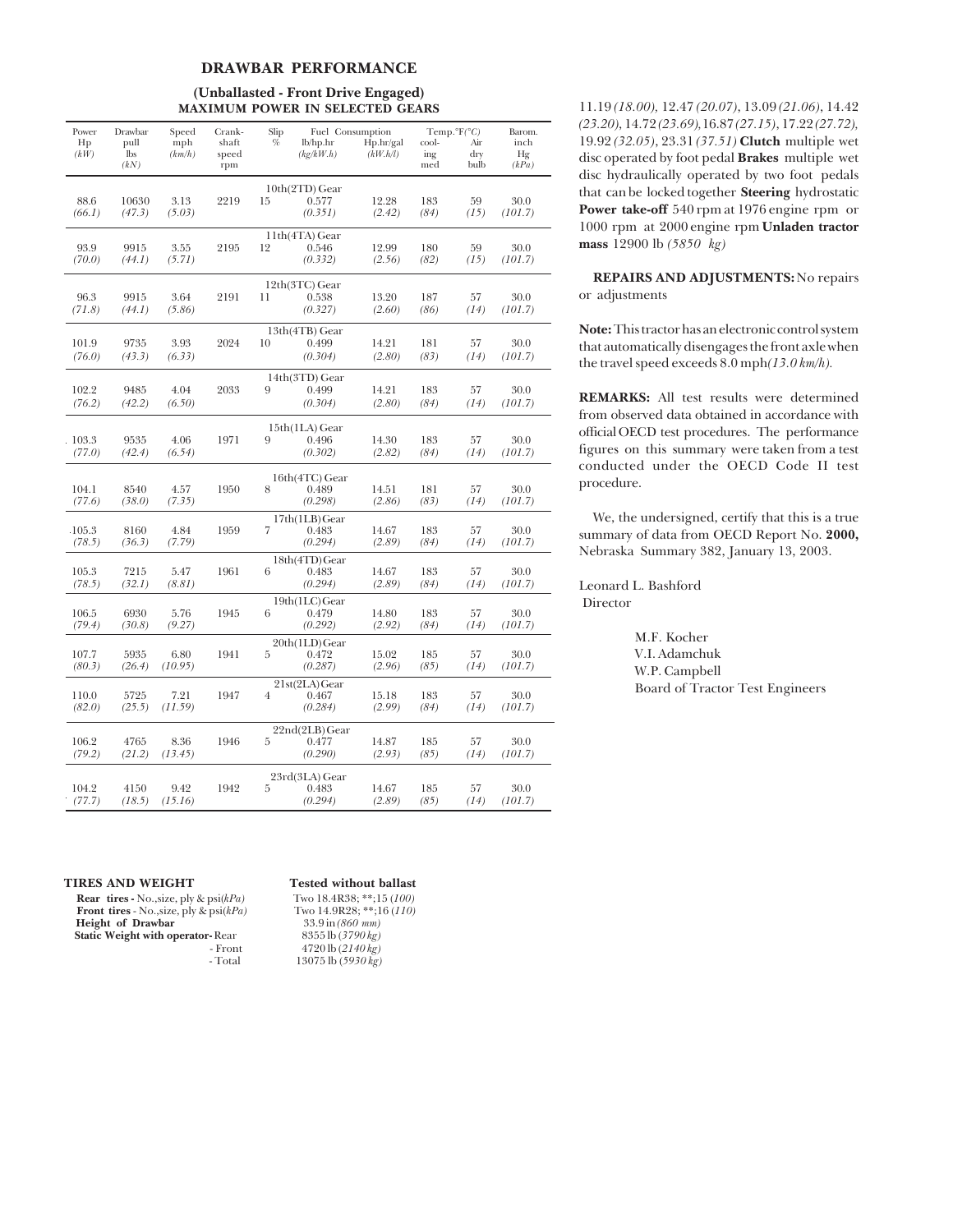#### **DRAWBAR PERFORMANCE (Unballasted - Front Drive Disengaged) MAXIMUM POWER IN SELECTED GEARS**

| Power        | Drawbar | Speed   | Crank- | Slip           | Fuel Consumption |           |       | Temp. $\degree$ F( $\degree$ C) | Barom.  |
|--------------|---------|---------|--------|----------------|------------------|-----------|-------|---------------------------------|---------|
| Hp           | pull    | mph     | shaft  | $\%$           | lb/hp/hr         | Hp.hr/gal | cool- | Air                             | inch    |
| $(k\dot{W})$ | lbs     | (km/h)  | speed  |                | (kg/kW.h)        | (kW.h/l)  | ing   | dry                             | Hg      |
|              | (kN)    |         | rpm    |                |                  |           | med   | bulb                            | (kPa)   |
|              |         |         |        |                | 11th(4TA)Gear    |           |       |                                 |         |
| 81.7         | 8900    | 3.44    | 2228   | 15             | 0.597            | 11.88     | 183   | 57                              | 29.7    |
| (60.9)       | (39.6)  | (5.53)  |        |                | (0.363)          | (2.34)    | (84)  | (14)                            | (100.7) |
|              |         |         |        |                | 12th(3TC)Gear    |           |       |                                 |         |
| 84.9         | 8775    | 3.63    | 2235   | 12             | 0.582            | 12.18     | 181   | 57                              | 29.8    |
| (63.3)       | (39.0)  | (5.83)  |        |                | (0.354)          | (2.40)    | (83)  | (14)                            | (100.8) |
|              |         |         |        |                | 13th(4TB)Gear    |           |       |                                 |         |
| 94.7         | 8545    | 4.16    | 2196   | 11             | 0.555            | 12.77     | 181   | 55                              | 29.8    |
| (70.6)       | (38.0)  | (6.70)  |        |                | (0.338)          | (2.52)    | (83)  | (13)                            | (100.8) |
|              |         |         |        |                | 14th(3TD)Gear    |           |       |                                 |         |
| 94.7         | 8395    | 4.23    | 2177   | 10             | 0.556            | 12.76     | 181   | 55                              | 29.8    |
| (70.6)       | (37.3)  | (6.80)  |        |                | (0.338)          | (2.51)    | (83)  | (13)                            | (100.9) |
|              |         |         |        |                | 15th(1LA)Gear    |           |       |                                 |         |
| 97.8         | 8385    | 4.37    | 2125   | 8              | 0.525            | 13.50     | 178   | 55                              | 29.8    |
| (72.9)       | (37.3)  | (7.03)  |        |                | (0.320)          | (2.66)    | (81)  | (13)                            | (100.9) |
|              |         |         |        |                | 16th(4TC)Gear    |           |       |                                 |         |
| 100.0        | 8005    | 4.68    | 2029   | 8              | 0.508            | 13.96     | 178   | 54                              | 29.8    |
| (74.6)       | (35.6)  | (7.54)  |        |                | (0.309)          | (2.75)    | (81)  | (12)                            | (101.0) |
|              |         |         |        |                |                  |           |       |                                 |         |
|              |         |         |        |                | 17th(1LB)Gear    |           |       |                                 |         |
| 102.7        | 7925    | 4.86    | 2003   | 7              | 0.496            | 14.32     | 180   | 54                              | 29.8    |
| (76.6)       | (35.3)  | (7.82)  |        |                | (0.301)          | (2.82)    | (82)  | (12)                            | (101.0) |
|              |         |         |        |                | 18th(4TD)Gear    |           |       |                                 |         |
| 103.1        | 7240    | 5.34    | 1953   | 6              | 0.493            | 14.40     | 180   | 54                              | 29.8    |
| (76.9)       | (32.2)  | (8.60)  |        |                | (0.300)          | (2.84)    | (82)  | (12)                            | (101.0) |
|              |         |         |        |                | 19th(1LC)Gear    |           |       |                                 |         |
| 104.6        | 6925    | 5.66    | 1949   | 6              | 0.487            | 14.57     | 180   | 52                              | 29.8    |
| (78.0)       | (30.8)  | (9.11)  |        |                | (0.296)          | (2.87)    | (82)  | (11)                            | (101.0) |
|              |         |         |        |                | 20th(1LD)Gear    |           |       |                                 |         |
| 106.3        | 5950    | 6.70    | 1946   | 5              | 0.480            | 14.77     | 180   | 52                              | 29.8    |
| (79.3)       | (26.5)  | (10.79) |        |                | (0.292)          | (2.91)    | (82)  | (11)                            | (101.0) |
|              |         |         |        |                | 21st(2LA)Gear    |           |       |                                 |         |
| 106.6        | 5690    | 7.03    | 1936   | $\overline{4}$ | 0.482            | 14.72     | 180   | 52                              | 29.9    |
| (79.5)       | (25.3)  | (11.32) |        |                | (0.293)          | (2.90)    | (82)  | (11)                            | (101.1) |
|              |         |         |        |                | 22nd(2LB)Gear    |           |       |                                 |         |
| 105.8        | 4735    | 8.38    | 1946   | $\overline{4}$ | 0.483            | 14.67     | 181   | 50                              | 29.9    |
| (78.9)       | (21.1)  | (13.48) |        |                | (0.294)          | (2.89)    | (83)  | (10)                            | (101.1) |
|              |         |         |        |                |                  |           |       |                                 |         |
|              |         |         |        |                | 23rd(3LA) Gear   |           |       |                                 |         |
| 105.7        | 4180    | 9.48    | 1948   | 3              | 0.480            | 14.77     | 183   | 50                              | 29.9    |
| (78.8)       | (18.6)  | (15.25) |        |                | (0.292)          | (2.91)    | (84)  | (10)                            | (101.1) |

 $\sim 10^6$ 

|                                     | <b>Front Wheel Drive</b> |                         |
|-------------------------------------|--------------------------|-------------------------|
| <b>TRACTOR SOUND LEVEL WITH CAB</b> | Disengaged<br>dB(A)      | <b>Engaged</b><br>dB(A) |
| At no load in 13th (4TB) gear       | 77.0                     | 77.0                    |
| <b>Bystander</b>                    | $-$                      | $-$                     |